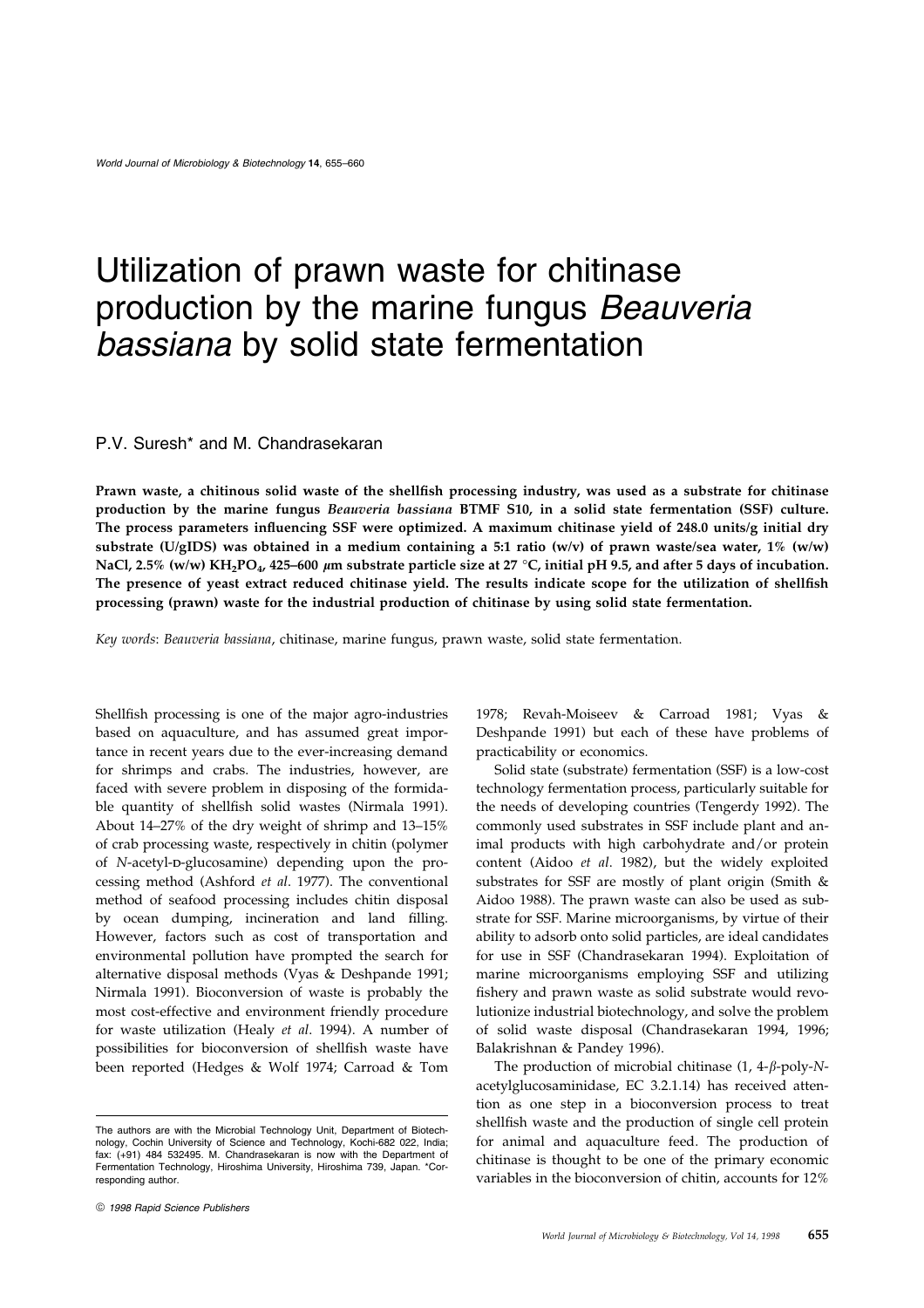## P.V. Suresh and M. Chandrasekaran

of the total production cost (Casio et al. 1982) and is presently uneconomic due to the high prices of the commercially available chitinase. Therefore, a more effective and viable process is essential for chitin utilization and the management of shellfish waste. In India 60,000-80,000 tonnes of chitinous wastes are produced annually (Madhavan et al. 1986). These may be converted into value-added products such as animal and aquaculture feed (Vyas & Deshpande 1991) or they can be used as the substrate for SSF production of enzymes (Chandrasekaran 1994, 1996; Balakrishnan & Pandey 1996). Bioconversion through SSF would be the right choice (Yang 1988) if economic utilization of prawn waste is desired. In the present study an attempt has been made to utilize the solid waste from the prawn-processing industry for chitinase production through SSF.

# Materials and Methods

#### Substrate for SSF

Sun-dried prawn waste was kindly provided by the Central Institute of Fisheries Technology, Kochi, India. It contained 39.74% protein, 23.08% chitin, 5.054% fat and 21.13% ash on a dry weight basis (Madhavan & Nair 1975). This material was dried in a mechanical dryer at  $50 \pm 2$  °C to a constant moisture content (10%), milled to <425  $\mu$ m particle size and stored in a dry place at room temperature. It was used as solid substrate for SSF without demineralization or deproteinization.

### Microorganism and Inoculum Preparation

The fungus Beauveria bassiana BTMF S10 isolated from marine sediment of Kochi, India was used (Suresh 1996). It was grown on Bennet's agar prepared in 50% aged sea water and preserved at 4 °C. The culture was subcultured monthly. For inoculum preparation 10 ml of sterile distilled water containing  $0.1\%$  (w/w) Tween-80 was added to the newly raised agar slant containing conidia (2-weeks-old). The conidia were suspended by means of a sterile platinum loop. The concentration of conidia was adjusted to  $23 \times 10^6$  c.f.u./ml suspension and used as inoculum.

#### Solid State Fermentation

Solid substrate (5 g) was taken in petri plates (86 mm diameter and 17 mm height), mixed with aged sea water to a solid/liquid ratio of 5:2 (w/v) and autoclaved at 121 °C for 1 h. After cooling to room temperature (28  $\pm$  2 °C) it was inoculated with 2 ml of inoculum and incubated at 27 °C at 90% relative humidity.

#### Enzyme Extraction

After incubation, the fermented solid from the petri plates were transferred to 250 ml conical flasks, mixed with 25 ml  $(5 \times$  volume, based on initial dry weight of the substrate) distilled water and mixed thoroughly on a rotary shaker (150 rev/ min) for 30 min. The entire contents were squeezed through a cheese cloth (Nagendra & Chandrasekaran 1996). After extracting twice the extracts were pooled, centrifuged at 4 °C for 20 min at 10,000 rev/min and the clear supernatant was used as crude enzyme for various assays.

#### Analytical Procedures

Chitinase activity was measured by incubating 1 ml of enzyme solution with 5 mg of colloidal chitin in 1 ml of 0.1 M citratephosphate buffer (pH 6.0) at 37 °C for 2 h. The reaction was terminated by placing the tubes in a boiling water bath for 5 min, and the undigested material was removed by centrifugation at 5000 rev/min for 5 min. The reducing sugar produced was measured colorimetrically using the dinitrosalicylic acid (DNS) reagent (Miller 1959) with N-acetyl-D-glucosamine as standard. One unit of chitinase activity was defined as the amount of enzyme that releases  $100 \mu$ g equivalent of reducing sugar under the reaction conditions (Pegg 1988). Enzyme yield was expressed as units/g initial dry substrate (U/gIDS).

Colloidal chitin was prepared by the method described by Gernot (1983). Reducing sugar of enzyme extract was measured using the DNS reagent (Miller 1959) with glucose as standard. The dry weight of the substrate and moisture contents were determined by weight after drying samples at 105 °C over night. The pH of the solid substrate was measured according to the procedure of Raimbault & Alezard (1980) as follows: 1 g of prawn waste was added to 50 ml of distilled water and mixed thoroughly using a blender; the mixture was allowed to settle and the pH was measured at room temperature using a standard digital pH meter (Systronic, India).

#### Optimization of Factors Influencing Chitinase Production

The protocol adopted for the standardization of fermentation parameters was to evaluate the effect of an individual parameter and to incorporate it at the standardized level before standardizing the next parameter (Sandhya & Lonsane 1994). The effect of initial moisture content was studied in the range of 5:0.5-5:4 ratio (w/v) prawn waste/sea water (initial dry weight basis). The effect of incubation temperature was evaluated in a range of 22-42 °C. The initial pH of the medium was varied between  $6.0$ and 10.5 by adding either 1 M HCl or NaOH to sea water before using it to moisten the medium. The effect of NaCl concentration was studied by adding different concentrations of NaCl (0-10%) w/w, based on the initial dry weight of substrate) directly to the prawn waste before moistening with sea water. The effect of phosphate concentration was studied by using different concentration of either  $K_2HPO_4$  or  $KH_2PO_4$  (w/w based on dry weight of the substrate) alone and in various combinations  $(w/w)$ . The influence of particle size of the substrate was evaluated by using prawn waste of varying size  $(<$  425, 425-600, 600-1000, 1000-1400 and 425-1400  $\mu$ m). Effect of additional nitrogen sources (yeast extract)  $0-4\%$  w/w (based on initial dry weight of the substrate) was also evaluated. Finally, the time-course of chitinase production was studied by using the standardized conditions for a period of 168 h. All experiments were conducted in triplicate and the average values are reported. Key results were repeated three times to establish their validity.

# Results and Discussion

The B. bassiana strain BTMF S10 selected for this study was known to produce higher titres of chitinolytic enzyme in SSF using other solid substrates such as wheat bran (Suresh 1996). Visual observation showed that fungus grew uniformly throughout the moist prawn waste medium as a white cottony mass and tolerated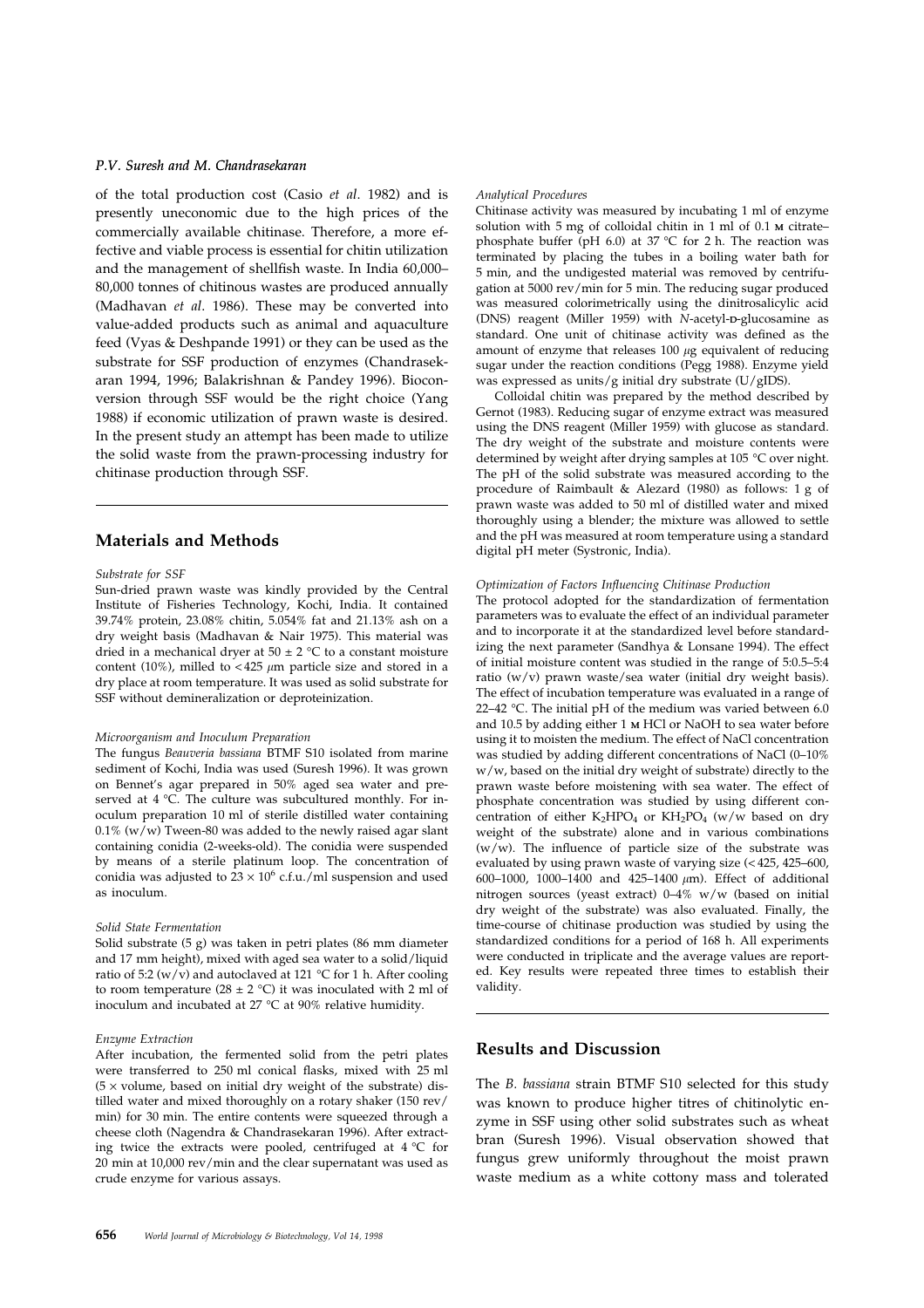adverse conditions including the high protein,  $CaCO<sub>3</sub>$ and presence of other components. Naturally, the marine fungi are adapted to grow in nutritionally diluted environments under submerged conditions (Molitoris & Schaumann 1986). But in an arbitrarily selected prawn waste medium, B. bassiana produced 21.2 U/gIDS of chitinase after 5 days of incubation.

#### Factors Influencing Enzyme Production

Initial Moisture Content. Initial moisture content significantly affected the hydrolytic enzyme production in SSF (Nishio et al. 1979) and the moisture content of the medium is a critical factor that determines microbial growth and product formation in SSF (Ramesh & Lonsane 1990). Figure 1 shows effect of initial moisture content on the chitinase production by B. bassiana. The enzyme production was highest in prawn waste medium with a 5:1 ratio of prawn waste/sea water  $(w/v)$  and the peak in the maximal enzyme titres (22.1 U/gIDS) occurred at 96 h. The lower levels of moisture content for maximal yield were characteristic of fungal SSF (Ghidyal et al. 1985). The critical importance of moisture level in SSF media and its influence in the biosynthesis and secretion of enzyme can be attributed to the interference of moisture in the physiological properties of solid particles (Ramesh & Lonsane 1990). The data also showed that at lower and higher initial moisture levels, metabolic activities of the culture and consequently product synthesis were found to be variously affected. Similar results were reported in other fungal SSF processes (Hung et al. 1985). An increase in enzyme titres with increase in initial moisture content (above 5:3 ratio) was observed in all



Figure 1. Effect of prawn waste:sea water ratio on chitinase production by B. bassiana at different incubation periods in SSF.

cases after 96 h of fermentation. It may be due to slow growth of the culture in media containing higher initial moisture content and the consequent late entry to stationary phase as well as late initiation of the enzyme production phase.

Incubation Temperature and Initial pH. Incubation temperature and initial pH of the medium strongly influenced the chitinase synthesis in SSF with prawn waste medium using B. bassiana. The optimum temperature that promoted maximal chitinase yield was 27 °C (22.8 U/gIDS). Nevertheless, significant chitinase yield was also recorded over a range from 22  $\rm{°C}$  (20.1 U/gIDS) to 32  $\rm{°C}$ (20.5 U/gIDS). However, above 32  $^{\circ}$ C the enzyme yield declined sharply. The data presented in Figure 2 indicated that the optimum pH was 9.5 for the maximal chitinase yield (31.4  $U/gIDS$ ). The double peak in the pH shows the characteristic nature of marine fungi (Jones & Irvine 1972). The effect of temperature and pH on growth of higher marine fungi is well known (Jones & Byrne 1976). Comparable results were obtained with the same culture using wheat bran in SSF and in submerged fermentation (Suresh 1996). These factors are largely characteristic of the organisms and were similar irrespective of the type of solid supports used (Chandrasekaran et al. 1991; Nagendra & Chandrasekaran 1996).

Enrichment of NaCl. Addition of NaCl to the prawn waste medium affected the chitinase yield. Maximal enzyme yield (56.0 U/gIDS) was observed in a medium supplemented with  $1\%$  (w/w) NaCl compared with the control (31.4 U/gIDS). But chitinase yields were observed at all concentrations of NaCl tested. The chitinase yield at



Figure 2. Effect of initial pH on chitinase production by B. bassiana in SSF using prawn waste.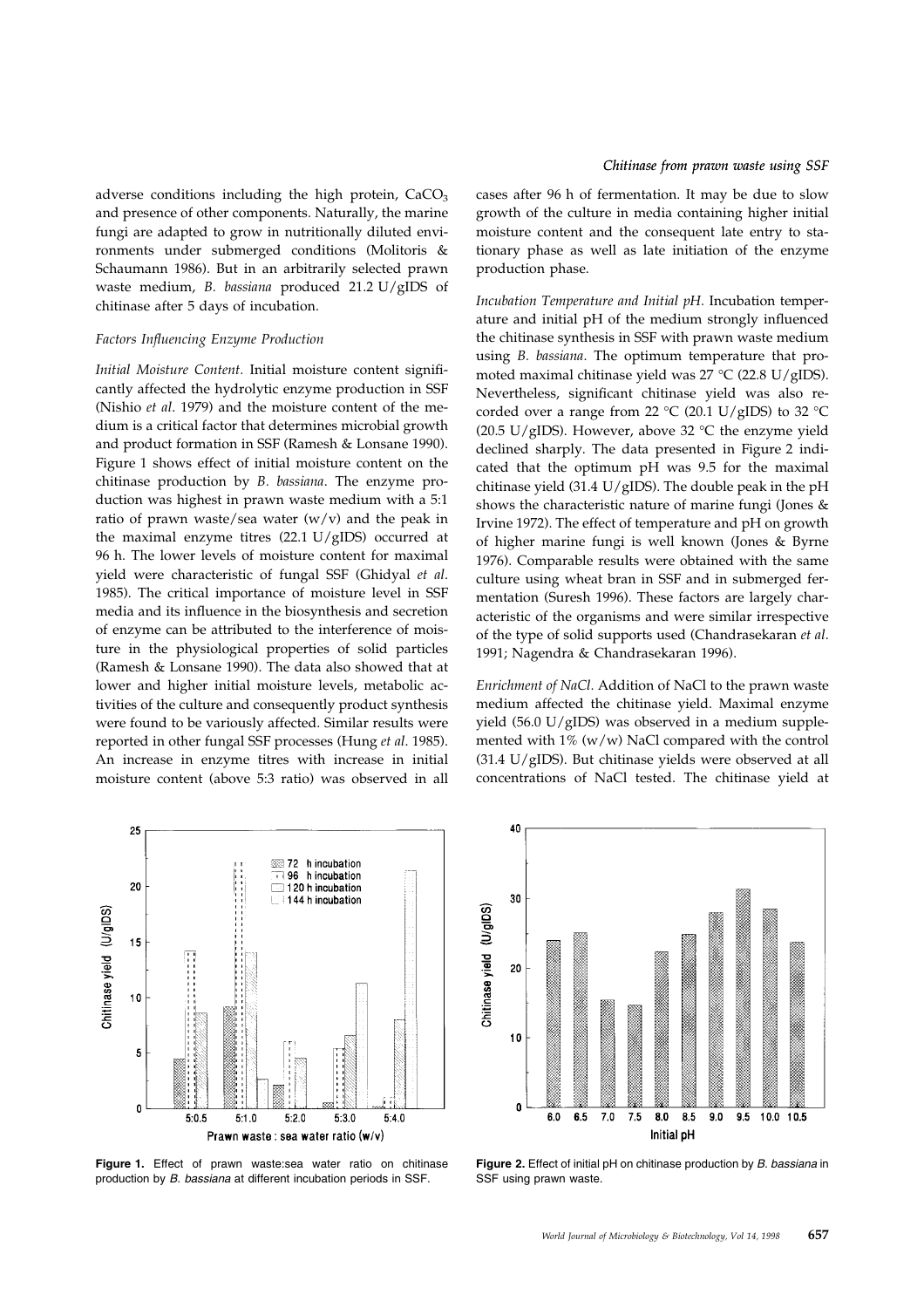# P.V. Suresh and M. Chandrasekaran

higher concentrations of NaCl indicate the tolerance of high salt concentration by this organism. These results are in agreement with the reports of Moriguchi et al. (1994) and Chandrasekaran (1994, 1996).

Effect of Phosphate. Results presented in Figure 3 suggest that incorporation of phosphate affected chitinase yield significantly. Maximal enzyme yield (117.0  $U/gIDS$ ) was recorded in the medium supplemented with  $2.5\%$  (w/w)  $KH_2PO_4$  as compared with the control (55.3 U/gIDS). However significant levels of chitinase yield were recorded with all concentrations of  $K_2HPO_4$  and  $KH_2PO_4$ tested. These results emphasize the critical role of phosphate in the enhanced secretion of chitinase.

Effect of Substrate Particle Size. As shown in Figure 4, the effect of particle size with respect to maximal chitinase production varied with incubation time. Maximal chitinase yield (248.3 U/gIDS) was recorded in a medium with particle size of  $425-600 \mu m$  after 5 days of incubation. However, with smaller particles  $( $425 \mu m$ )$  maximal chitinase yield (160.4 U/gIDS) was recorded on day 4 of incubation, whereas with all other larger particles tested, maximal chitinase yield was recorded on day 5. Particle size, and therefore the specific area of the substrate, is of great importance in SSF (Muniswaran & Charyulu 1994). The variation in optimum incubation time required for maximal enzyme yield with the substrate particle size could be attributed to the difference in their size and physical nature, which consequently in fluence the aeration rate and fungal growth during the



Figure 3. Effect of phosphate on chitinase production by B. bassiana in SSF using prawn waste. (A) Control; (B, C, D) 1, 2.5, 5%  $K_2HPO_4$ ; (E, F, G) 1, 2.5, 5%, KH2PO4; (H, I, J, K, L, M, N, O) 1:1, 1:2.5, 1:5, 2:1, 2:2.5, 3:1, 3:2.5, 3:5% K<sub>2</sub>HPO<sub>4</sub>/KH<sub>2</sub>PO<sub>4</sub> respectively.



Figure 4. Effect of substrate particle size on chitinase production by B. bassiana at different incubation periods in SSF using prawn waste.

SSF. With smaller particles, the available surface area for microbial growth is larger but the inter-particle space, and hence the porosity become less; with larger substrate particles, the situation is the opposite. These two opposing factors probably interact together and thus determine the growth and activity of microorganisms (Lonsane et al. 1985; Muniswaran & Charyulu 1994).

Effect of Nitrogen Enrichment. Incorporation of yeast extract as an additional nitrogen source significantly reduced chitinase synthesis. The enzyme yield was 143.6 U/gIDS with 1% (w/w) yeast extract as compared with the medium without yeast extract (163.2 U/gIDS). The yield was reduced to 98.8 U/gIDS when the yeast extract concentration was increased to  $3\%$  (w/w). This could be due to the preferential utilization of this nutrient in place of the chitin waste. In the case of other enzymes, the addition of yeast extract to the fermentation medium in SSF has promoted synthesis (Soni et al. 1996).

### Time Course of Chitinase Production

Chitinase production in optimized medium was about 6.2 U/gIDS upto 24 h and it increased to about 90.3 U/ gIDS at 96 h. In the subsequent period, the rate of enzyme formation was very high with a peak of 248.0 U/ gIDS at 120 h. The enzyme yield was almost same up to 144 h (246 U/gIDS), and it was denatured beyond this period. However, the decrease was comparatively slower. Visual observation showed that at 168 h of incubation the prawn waste medium was completely covered with sporulated mycelium. Sporulation becomes an ultimate limiting factor in fungal biomass production and indicates the low substrate conversion in SSF (Raimbault &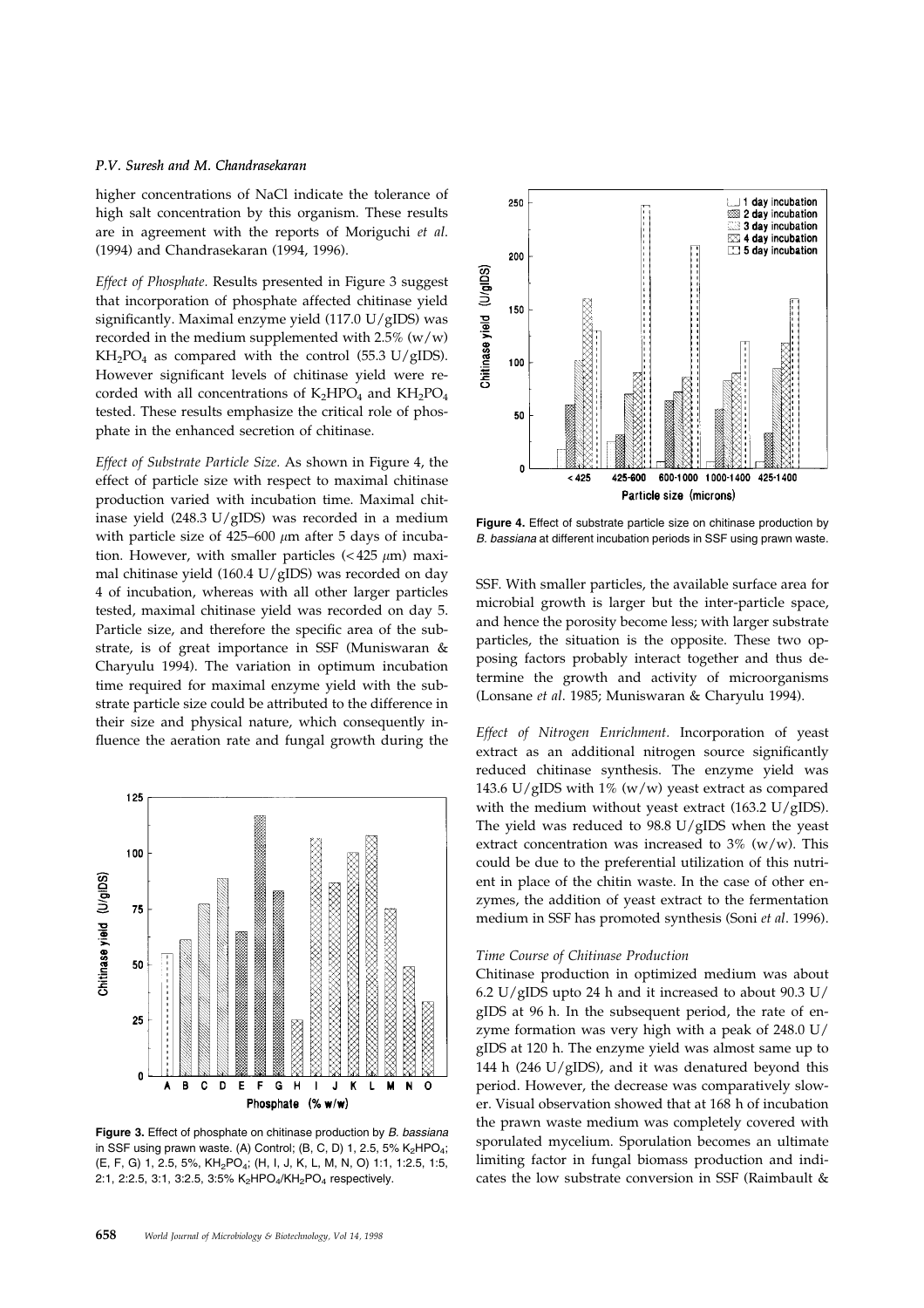Alezard 1980). There was a gradual increase in the concentration of sugar, due to liberation by the fungal culture, and this indirectly slowed the growth of the culture (data not shown). However, after 144 h the sugar concentration declined sharply and the subsequent sporulation agrees with the report of Raimbault & Alezard (1980).

Chandrasekaran (1994, 1996) pointed out that the solid waste from shellfish-processing industries could be explored as probable solid substrate for SSF-based production of enzymes and other desirable products using marine fungi and bacteria. The data obtained in this study indicate that prawn waste can indeed be used as a substrate for the production of chitinolytic enzymes. The marine fungus B. bassiana BTMF S10, a potent producer of chitinase (Suresh 1996) is an ideal organism for chitinase production using prawn waste. The maximal chitinase activity obtained was 248.0 U/gIDS without the addition of any other nutrients; this is an appreciable amount when compared with other reports.

# Acknowledgements

The authors thank Dr K.G. Ramachandran Nair, Senior Scientist, Central Institute of Fisheries Technology, Kochi, India, for the encouragement and interest in the work. S.P.V. thanks the Council of Scientific and Industrial Research, Government of India, for the award of a Research Fellowship.

# References

- Aidoo, K.E., Hendry, R. & Wood, B.J.B. 1982 Solid State Fermentations. Advances in Applied Microbiology 28, 201-237.
- Ashford, N.A., Hattis, D. & Murray, A.E. 1977 Industrial prospects for chitin and protein from shellfish wastes. M.I.T. Sea Grant Program report number MITSG-77-3 index number 77-703-Zle. Massachusetts: Massachusetts Institute of Technology.
- Balakrishnan, K. & Pandey, A. 1996 Production of biologically active secondary materials in solid state fermentation. Journal of Scientific and Industrial Research 55, 365-372.
- Carroad, A.P. & Tom, R.A. 1978 Bioconversion of shellfish chitin wastes: process conception and selection of microorganisms. Journal of Food Science 43, 1158-1165.
- Casio, I.G., Fisher, R.A. & Carroad, P.A. 1982 Bioconversion of shellfish chitin waste: waste pre-treatment, enzyme production, process design and economic analysis. Journal of Food Science 47, 901-911.
- Chandrasekaran, M. 1994 Economic utilization of marine microorganisms employing solid state fermentation. In Solid State Fermentation, ed Pandey, A. pp. 168-172. New Delhi: Wiley Eastern Limited.
- Chandrasekaran, M. 1996 Harnessing marine micro-organisms through solid state fermentation. Journal of Scientific and Industrial Research 55, 468-471.
- Chandrasekaran, M., Lakshmanapermalsamy, P. & Chandramohan, D. 1991 Combined effect of environmental

factors on spoilage bacteria. Fishery Technology (India) 28, 146±153.

- Gernot, V. 1983 Actinoplanetes. In Bergey's Manual of Systematic Bacteriology, Vol. 4, eds Williams, S.T., Sharpe, M.E. & Holt, J.G. pp. 2418-2450. Baltimore: Williams & Wilkins.
- Ghidyal, N.P., Lonsane, B.K., Sreekantiah, K.R. & Murthy, V.S. 1985 Economics of submerged and solid state fermentations for the production of amyloglucosidase. Journal of Food Science and Technology 22, 171-176.
- Healy, M.G., Romo, C.R. & Bustos, R. 1994 Bioconversion of marine crustacean shell waste. Resource, Conservation and Recycling 11, 139-147.
- Hedges, A. & Wolf, R.S. 1974 Extracellular enzyme from Myxobactor AL-1 that exhibits both  $\beta$ -1, 4-glucanase and chitosanase activities. Journal of Bacteriology 120, 844-847.
- Huang, S.Y., Waug, H.H., Wei, C-J., Malaney, G.W. & Tanner, R.D. 1985 Kinetic responses of the koji solid state fermentation processes. In Topics in Enzyme and Fermentation Biotechnology Vol. 10, ed Wiseman, A. pp. 88-108. Chichester: Ellis Horwood.
- Jones, E.B.G. & Byrne, P.J. 1976 Physiology of the higher marine fungi. In Recent Advances in Aquatic Mycology, ed Jones, E.B.G. pp. 135-175. London: Paul Elek (Scientific Books) Limited.
- Jones, E.B.G. & Irvine, J. 1972 The role of marine fungi in the biodeterioration of materials. In Biodeterioration of Materials, eds Walters, A.H. & Huck-Van der Plus, E.H. pp. 422-431. London: Applied Science.
- Lonsane, B.K., Ghildyal, N.P., Budiatman, S. & Ramakrishna, S.V. 1985 Engineering aspects of solid state fermentation. Enzyme and Microbial Technology 7, 258-265.
- Madhavan, P. & Nair, K.G.R. 1975 Chitosan from Squilla. Fishery Technology (India) 7, 81-82.
- Madhavan, P., Nair, K.G.R., Thankappan, T.K. Prabhu, P.V. & Gopakumar, K. 1986 Production of Chitin and Chitosan, Kochi, India: Central Institute of Fisheries Technology.
- Miller, G.L. 1959 Use of dinitrosalicylic acid for estimation of reducing sugar. Analytical Chemistry 31, 426-428.
- Molitoris, H.P. & Schaumann, K. 1986 Physiology of marine fungi: a screening programme for growth and enzyme production. In Biology of Marine Fungi, ed Moss, S.T. pp. 35-47. Cambridge: Cambridge University Press.
- Moriguchi, M., Sakai, K., Takyana, Y. & Wakayana, M. 1994 Isolation and characterization of salt tolerant glutaminase from marine Micococcus luteus K-3. Journal of Fermentation and Bioengineering 77, 621-625.
- Muniswaran, P.K.A & Charyulu, N.C.L.N. 1994 Solid substrate fermentation of coconut coir pith for cellulase production. Enzyme and Microbial Technology 16, 436-440.
- Nagendra, P.G. & Chandrasekaran M. 1996 L-glutaminase production by marine Vibrio costicola under solid state fermentation using different substrates. Journal of Marine Biotechnology 4, 176-179
- Nirmala, R.-R. 1991 Shrimp Waste Utilzation, INFOFISH Technical Handbook 4. Kulalumpur: INFOFISH.
- Nishio, N., Tai, K. & Nagai, S. 1979 Hydrolase production by Aspergillus niger in solid state cultivation. European Journal of Applied Microbiology and Biotechnology 8, 263-270.
- Pegg, G.F. 1988 Chitinase from Verticillium albo-atrum. In Methods in Enzymology, Vol. 161, ed Sabobo, G.D. pp. 474-479. London: Academic Press.
- Raimbault, M. & Alezard, D. 1980 Culture method to study fungal growth in solid state fermentation. European Journal of Applied Microbiology 9, 199-209.